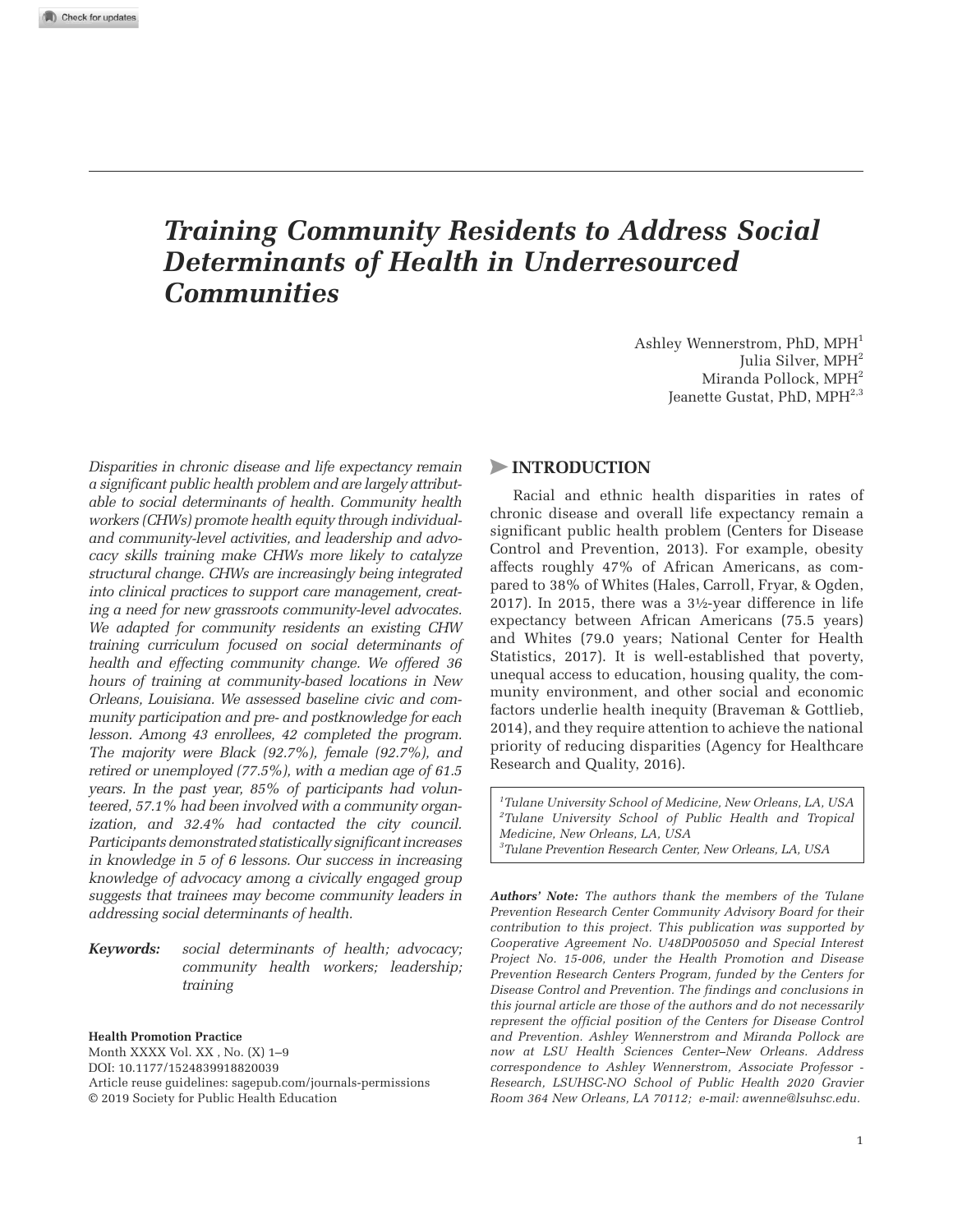Although many interventions aim to address health disparities by changing individual behavior—essentially teaching individuals to make healthy choices in spite of unhealthy environments—upstream solutions that address economic and social inequity are both more effective and sustainable (Braveman & Gottlieb, 2014). There is a particular need to change structures and policies related social determinants of health that institutionalize differential access to resources (Jones, Jones, Perry, Barclay, & Jones, 2009) related to health such as quality education, transportation, and community environments that promote physical activity.

As trusted members of underserved communities who promote health equity through a variety of individual- and community-focused activities (American Public Health Association, 2009), community health workers (CHWs) have become widely recognized as a resource for promoting health equity (U.S. Department of Health and Human Services, 2011). They have been successful in addressing structural, or upstream conditions in underresourced neighborhoods by collaborating with coalitions to effect changes in policy related to air pollution (Minkler, Garcia, Williams, LoPresti, & Lilly, 2010) and installing walking trails (Cohen, Meister, & de Zapien, 2004) to promote physical activity and prevent chronic disease. There are existing models to train CHWs in leadership and advocacy skills (Reinschmidt et al., 2015; Wennerstrom, Johnson, Gibson, Batta, & Springgate, 2014). There is evidence that CHWs who have received this type of education are more likely to engage in advocacy activities (Sabo et al., 2013) and that such actions catalyze structural change (Sabo et al., 2017).

Although CHWs have historically been employed by nonprofit organizations, health and social services agencies, universities, and other entities, they are increasingly being integrated into hospitals and health systems (Malcarney, Pittman, Quigley, Horton, & Seiler, 2017) because they improve health outcomes and reduce health care costs (Brown et al., 2012; Wilkinson et al., 2016). However, there is evidence that CHWs employed in hospitals and clinics that are not community-based are less likely to engage in political advocacy than those employed in community settings (Sabo et al., 2013). This move toward basing CHWs in clinical practice may leave a vacuum of grassroots community-level advocacy that could be filled by other community residents who are similar to CHWs, if appropriately trained. Lay members of communities have been trained as volunteers to deliver a host of health promotion interventions related to cancer (Hinton, Downey, Lisovicz, Mayfield-Johnson, & White-Johnson, 2005), cardiovascular health (Karwalajtys et al., 2009), and

chronic disease management (Dye et al., 2018). However, little is known about strategies for preparing lay community residents to become involved in advancing structural and policy change.

In this article, we describe the implementation and initial evaluation of a community health leadership program that was adapted from an existing CHW training curriculum and designed to bolster the capacity of lay community residents in New Orleans, Louisiana, to make improvements in the structural and social conditions that affect health. Our intervention was based on Rothman's (2004) locality development model of community organizing, which aims to raise consciousness about the root causes of problems and implement action strategies to address them. We used an ecological framework (McLeroy, Bibeau, Steckler, & Glanz, 1988) to introduce the concept of social determinants of health and various causes of health inequity. We hypothesized that training individuals on the underlying causes of health disparities, strategies for social action to address these root causes (e.g., coalition building, implementing community development projects, conducting health assessments, communicating community desires to policymakers, etc.), and leadership skills would be feasible, increase knowledge of community health improvement strategies, and ultimately, lead to an increase in trainees' participation in civic and political activities to address health.

# >**METHOD**

## *Study Design and Setting*

This quasiexperimental study was conducted in New Orleans, Louisiana, through a partnership between Tulane School of Medicine and the Tulane Prevention Research Center and its community advisory board (CAB). Roughly three fifths (61.2%) of the New Orleans population is African American, and there is a 25 year difference in life expectancy between residents who live in the poorest zip code (55 years) and the one with the lowest rate of poverty (80 years; Joint Center Political and Economic Studies, 2012). In some communities, as many as 72% of residents have less than a high school level of education. Louisiana has the second highest rate of incarceration in the United States (Wagner & Sawyer, 2018), with disproportionate representation of African Americans behind bars (Prison Policy Initiative, 2016).

#### *Participant Recruitment*

To gather local buy-in, we introduced the concept of the program to CAB members during a quarterly meeting.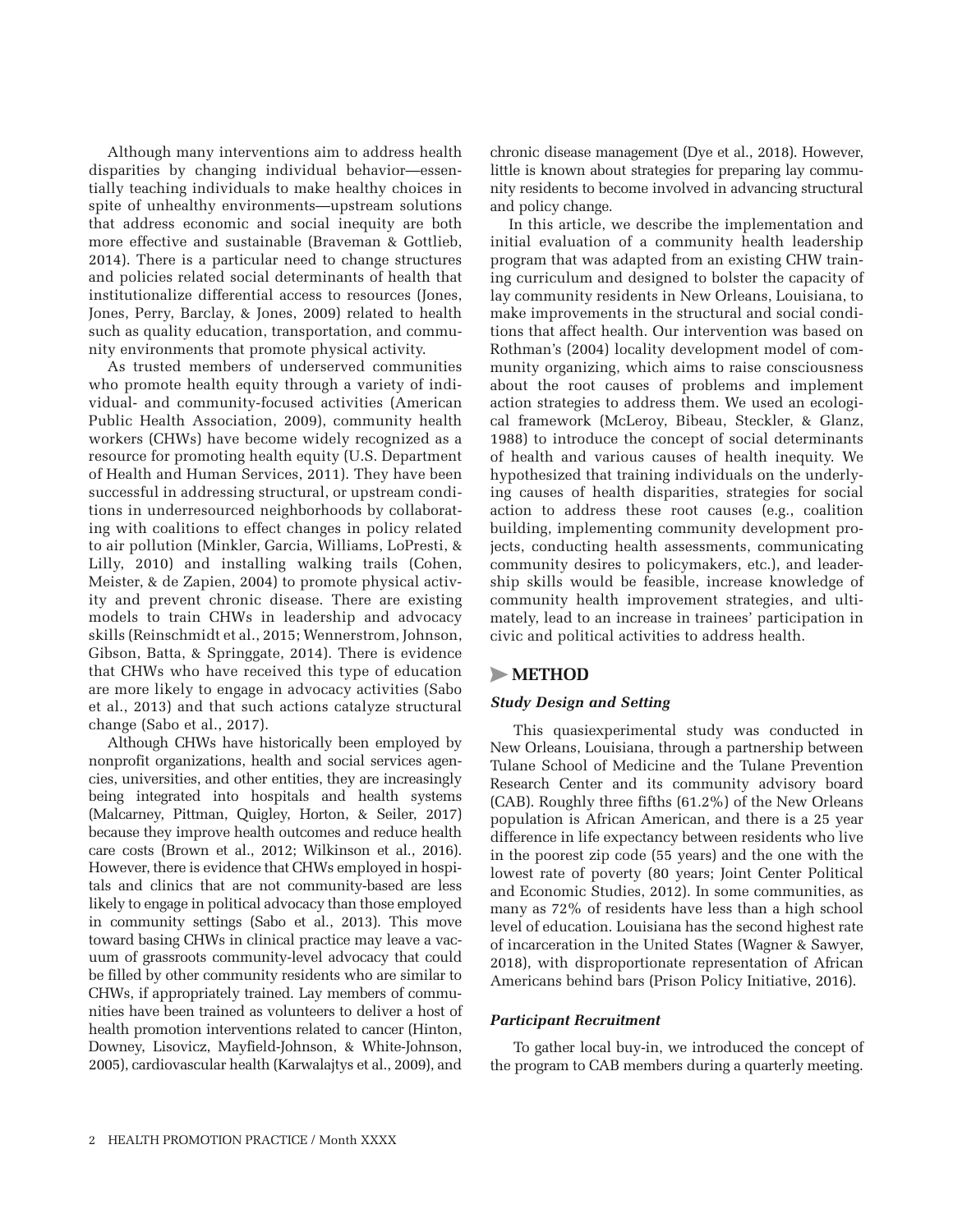We requested input regarding perceived feasibility of the program and specific social determinants of health, if any, on which the program should focus, as well as program delivery methods. We also invited CAB members to serve as co-trainers if they were interested. Because the goal of this program was to expand local community residents' understanding of and capacity to address structural issues that affect health, we sought a wide variety of participants who were interested in community improvement but new to working on health-related issues. Specifically, our requirements for participation included being at least 18 years of age, not having participated in previous health leadership training and not having a formal background in health care or public health. Based on CAB member input that some New Orleans residents are transient, we required at least 3 years of residence in the Greater New Orleans area to ensure that participants would have some familiarity with local culture and context. To increase the likelihood that participants could contribute to local public health capacity, we also required that participants not have any self-reported immediate intention to move to another city or state. We recruited participants through a partner program at a local community health center, the Tulane Prevention Research Center newsletter, e-mails to an existing CHW listserv, members of the CAB and organizations with which they were affiliated, and word of mouth.

### *Curriculum*

The basis for the program was an existing 80-hour CHW training curriculum that was originally created as a local workforce development initiative (Wennerstrom et al., 2014). The original program was created in partnership with community organizations. Over the course of 2 years, CHWs, academic partners, and community stakeholders engaged in an iterative process to produce a CHW core competency– based curriculum that was reflective of local community strengths and culture and addressed unique community health issues. The program was shown to support engagement in community-level activities (Wennerstrom et al., 2014).

For this project, we removed elements of the existing curriculum such as case management, navigating the health care system, and individual-level health coaching that were not relevant for nonprofessionals, but kept topics and skill development elements related to understanding and addressing the root causes of community health problems. Specifically, we retained modules focused on social determinants of health, leadership, creating coalitions, conducting strengths-based community assessments, strategies

for making change, and communicating with key leaders. An overview of the final 36-hour curriculum topics is included in Table 1.

As with our previous training, the curriculum was based on adult learning principles that allowed participants opportunities to draw on relevant life experience and apply knowledge outside the course (Cranton, 2014). Specific teaching and learning techniques included small group activities, large group discussion, paired work, icebreaker activities to encourage interaction, and limited lecture. We also included a total of six local co-trainers who conveyed information about specific social determinants of health identified as important by CAB members (e.g., mental health and the criminal justice system) and led group activities related to strategies for making change such as engaging leaders, creating coalitions, and communicating via social media.

In addition, at the beginning of each cohort participants collaborated to create a list of social determinants of health in which they were interested. To ensure that participants had sufficient background information on these issues, we discussed them at length in class. We also created and distributed to participants a brief report including local background information and data on these social issues to serve as a reference. Participants then individually ranked topics from the list the class created based on personal interest and formed small groups in accordance with their rankings. Throughout the course, each group then worked on a series of successive activities to create a concrete plan that could be reasonably implemented outside of class to address the social issue of interest. Some of these activities included planning a needs assessment, cataloging existing community resources, identifying relevant stakeholders to develop a coalition, determining a policy action to address an issue, and creating a plan to contact and engage with a policymaker with authority to address the selected issue. Participants received a binder of materials to support in-class discussion and activities and serve as a reference for anticipated postcourse actions.

#### *Training Sessions*

Between July and December of 2016, we conducted two rounds of training at local churches in two different neighborhoods that faced disparities in life expectancy. In one area, life expectancy was 70.6 years and in the other, it was 67.6 years, as compared with 72.0 years in Orleans Parish overall and 74.0 years in all of Louisiana (Joint Center for Political and Economic Studies, 2012). Classes met for 6 hours on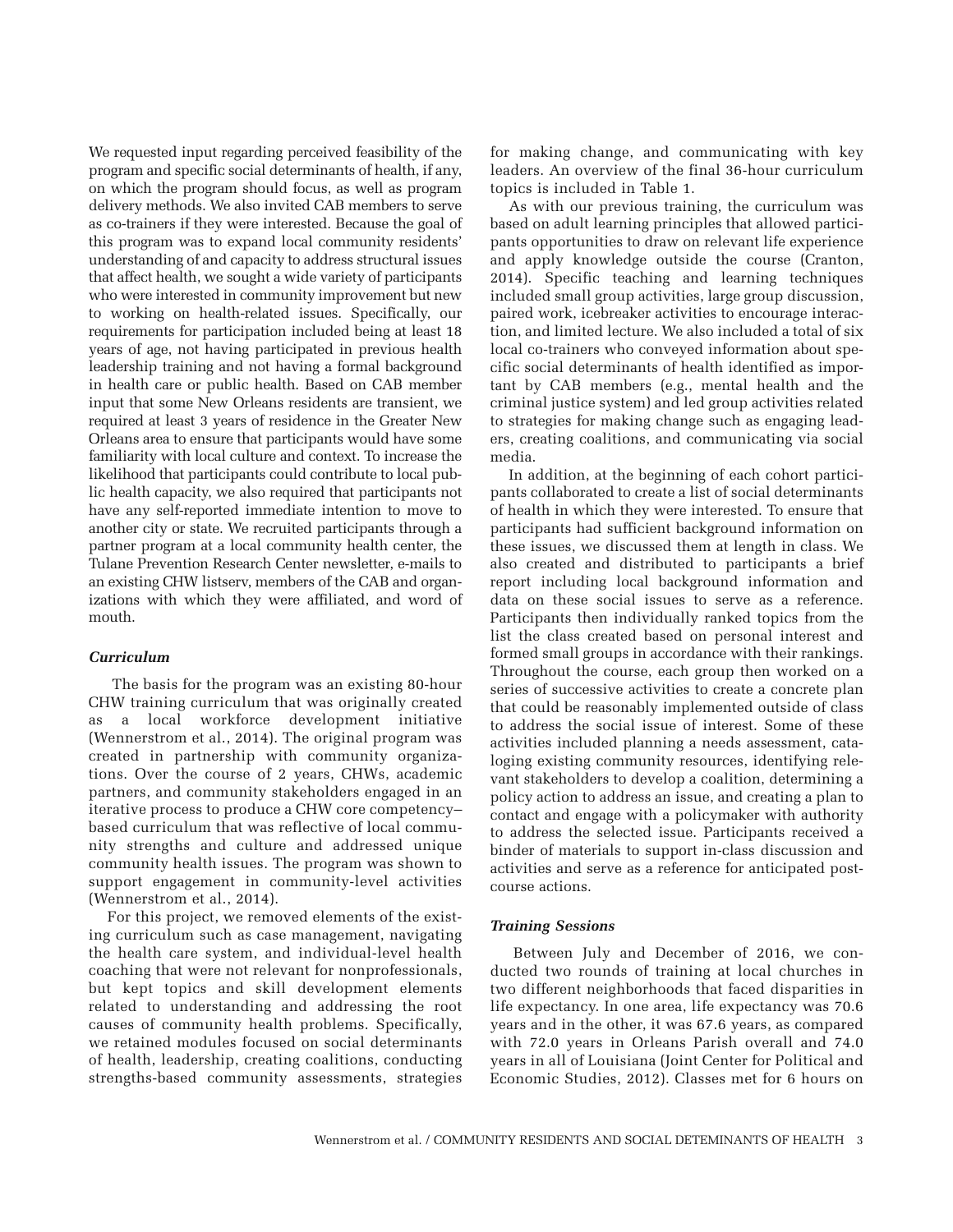| Module | <b>Topics</b>                                                       | Description                                                                                                             |  |
|--------|---------------------------------------------------------------------|-------------------------------------------------------------------------------------------------------------------------|--|
| 1      | Overview of health disparities and<br>social determinants of health | Socioecological model<br>Definition of social determinants of health<br>Upstream versus downstream approaches to health |  |
| 2      | Defining and developing leadership<br>skills                        | What is a leader?<br>Leadership versus power<br>Types of leadership<br>Leadership triangle                              |  |
| 3      | Coalition building                                                  | What is outreach?<br>Why do outreach?<br>Outreach methods<br>Reasons to work with a coalition                           |  |
| 4      | Community assessment                                                | Types of data<br>Assets versus needs-based approaches<br>Why do a community health assessment?                          |  |
| 5      | Making Change Part 1: Strategies and<br>planning                    | The purpose of making changes<br>Change-making messages to key people<br>6 steps to making change                       |  |
| 6      | Making Change Part 2: Communicating<br>with policymakers            | Preparing to meet with key people<br>How to follow-up after meeting key people                                          |  |

**TABLE 1 NOLA Leads Curriculum Overview; New Orleans, Louisiana June 2016–December 2016**

Saturdays for 6 weeks, and we provided breakfast and lunch each day. We offered a \$150 gift card to thank participants for their time on successful completion of the program.

#### *Data Collection*

At baseline, participants received a brief survey that included items assessing demographics, level of confidence in government institutions, and several measures of civic and political participation in the past year.

At each of the six sessions, participants completed a brief five-question pre- and posttest to assess baseline knowledge and immediate retention. We were interested in changes in knowledge. Questions addressed the topic for each session and consisted of multiple choice and open-ended questions. Participants were scored as to whether they answered the questions correctly or not. Participants also completed a session evaluation each day. We asked participants to rank on a 5-point scale how useful they perceived each topic and guest speaker to be (0 = *not useful at all* to 4 = *extremely useful*).

#### *Data Analysis*

Frequencies were determined for the demographic characteristics. Median age and interquartile range (IQR) were calculated as the majority of participants were older. *T* tests were used to assess differences between pre- and posttest score for each lesson. A *p* value of .05 or less was considered significant. To evaluate knowledge gained from the sessions, means scores and standard deviations were calculated for the course evaluation data by session. SAS Version 9.4 was used to analyze the data.

All research procedures were approved by the Tulane University Institutional Review Board, and all participants provided written informed consent to participate in the study.

#### >**RESULTS**

A total of 64 individuals submitted applications to attend the course. All were notified via their preferred contact method (e-mail or phone) that they were eligible to participate. A total of 43 people enrolled and attended at least one class, and 42 people successfully completed the course by attending at least four of six sessions. The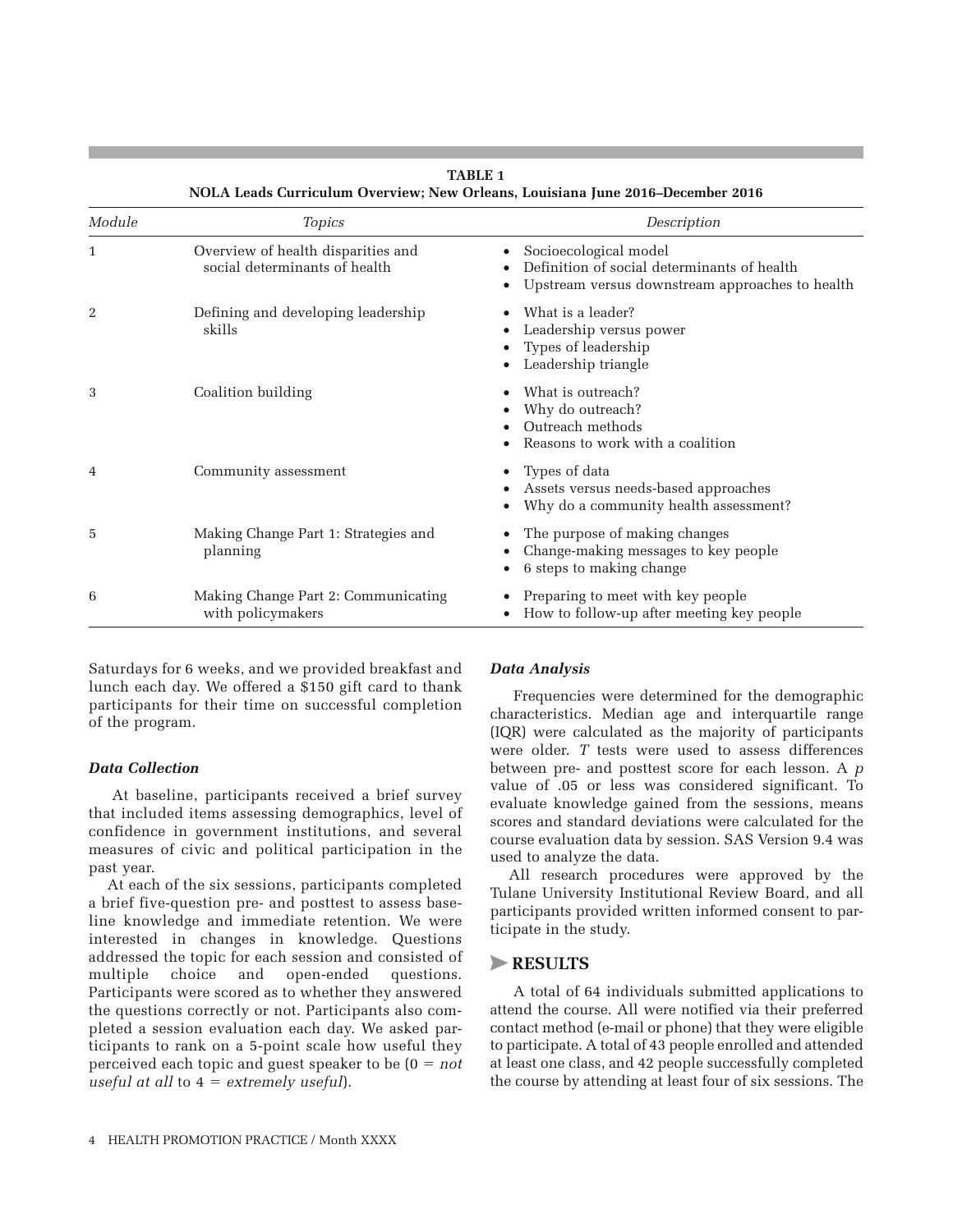majority of participants were female (92.7%), Black (92.7%), and had completed at least some college (69.0%). Nearly half (45.2%) of the sample had an annual household income of less than \$20,000 per year. Most (73.8%) were retired or unemployed, and the median age was 61.5 years (IQR: 55.0-71.0 years). Participant demographics are detailed in Table 2.

At baseline, 95% of participants reported having attended religious services in the last year, 85% had volunteered in some capacity, and nearly three fifths (57.1%) reported recent participation in a neighborhood or community organization. Roughly one in five had been involved with a civic or service organization, and nearly half (46.3%) reported holding some leadership role in the previous year. More than 90% of participants indicated they sometimes or always voted in elections, and 43.9% had been involved in a political campaign. With regard to contacting local policymakers, roughly 15% each had been in touch with the city planning commission and mayor. Nearly one third (32.4%) had contacted city council, and almost one quarter (22.9%) reached out to the school board. Contact with state-level legislators included 9.1% and 21.2% of people having called on the governor or a Louisiana representative or senator, respectively, for help. Approximately one in five (20.6%) had approached a U.S. representative or senator. About three fifths reported some or high confidence in local government and 63.4% had the same perspective on the federal government. A summary of these results is presented in Table 3.

We found significant increases in knowledge in five of the six sessions. The largest increase in posttest scores occurred in Session 5, (Making Change Part 1: Strategies and Planning) followed by Session 3 (Coalition Building). The first session, which focused on health disparities and social determinants of health did not result in a significant increase in knowledge between the pre- and the posttest  $(p =$ .615). Figure 1 contains a summary of these results.

Participants rated the usefulness of each lesson and topic fairly uniformly highly. On a scale of 0 to 4, session component scores  $(M \pm SD)$  ranged from 3.7  $\pm$ 0.5 for the introduction to Session 1 (Overview of Health Disparities and Social Determinants of Health) to 4.0  $\pm$  0.0 for the overall class Making Change Part 2: Communicating with policymakers (data not shown). Reflecting the nearly uniform perceptions of participants toward the program, one respondent commented: "Every guest speaker has been outstanding in their presentation. The speakers are informative, educated and willing to share their knowledge with us. Very thankful and grateful for these classes." Another stated that they could ". . . hardly wait for

| <b>TABLE 2</b>                                              |  |  |
|-------------------------------------------------------------|--|--|
| Demographic Characteristics of Community Health             |  |  |
| Training Participants ( $n = 42$ ); New Orleans, Louisiana, |  |  |
| June 2016–December 2016                                     |  |  |

| <i>Characteristics</i>       | n                | $\%$ |
|------------------------------|------------------|------|
| $Sex(n = 41)$                |                  |      |
| Female                       | 38               | 92.7 |
| Male                         | 3                | 7.3  |
| Ethnicity ( $n = 41$ )       |                  |      |
| <b>Black</b>                 | 38               | 92.7 |
| White                        | 3                | 7.1  |
| Education ( $n = 41$ )       |                  |      |
| Less than high school        | 2                | 4.9  |
| High school or GED           | 10               | 24.4 |
| Some college                 | 14               | 34.2 |
| Bachelor's degree            | 9                | 22.0 |
| Graduate degree              | 6                | 14.6 |
| Annual household income      |                  |      |
| in $$ (n = 33)$              |                  |      |
| $<$ 10,000                   | 9                | 27.3 |
| 10,000-19,999                | 10               | 30.3 |
| 20,000-29,999                | 3                | 9.1  |
| 30,000-39,999                | 2                | 6.1  |
| 40,000-49,999                | $\overline{4}$   | 12.1 |
| $\geq 50,000$                | 5                | 15.1 |
| Occupational type $(n = 40)$ |                  |      |
| Works full time              | 8                | 20.0 |
| Works part time              | 1                | 2.5  |
| Retired                      | 13               | 32.5 |
| Unemployed                   | 18               | 45.0 |
| Age in years                 |                  |      |
| Median (IQR)                 | 61.5 (55.0-71.0) |      |
| Range                        | 29.0-76.0        |      |

NOTE: IQR = interquartile range.

[the] next Saturday. I really enjoyed the class. It was educational and informative." Another mentioned, "[I] learned a whole lot that I can take back to my family and friends."

#### >**DISCUSSION**

In this article, we describe the implementation and immediate results of a using a modified CHW training curriculum to prepare lay community residents with knowledge and skills to address social determinants of health through implementing community development projects, creating coalitions,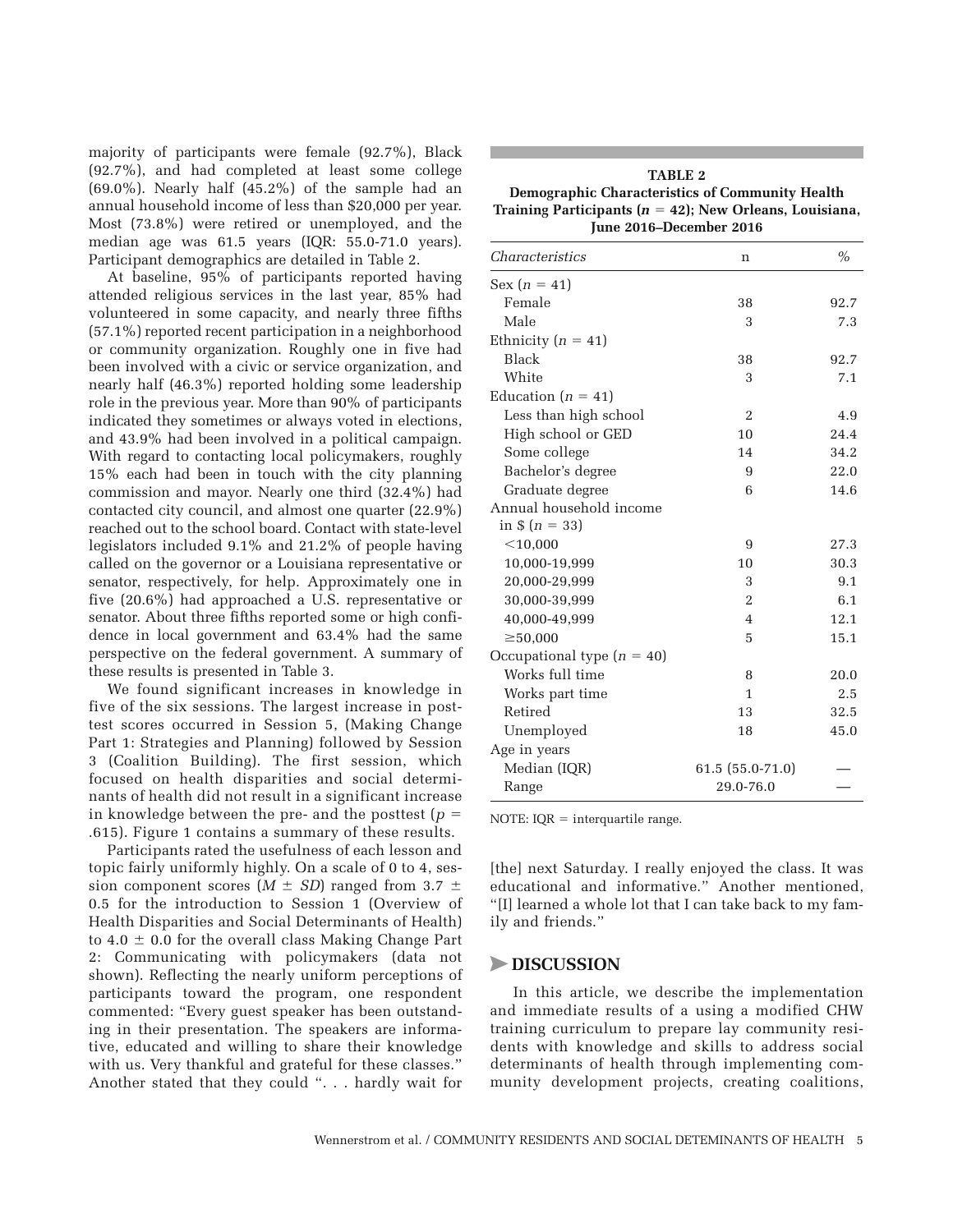| Type of Participation                                                       | $n(\%)$   |
|-----------------------------------------------------------------------------|-----------|
| Neighborhood/civic participation                                            |           |
| Attended religious service $(n = 39)$                                       | 37 (94.9) |
| Volunteered in some capacity $(n = 41)$                                     | 35(85.4)  |
| Participated in neighborhood/community association ( $n = 42$ )             | 24(57.1)  |
| Participated in service/civic organization $(n = 41)$                       | 8(19.5)   |
| Held a leadership role in a religious, civic, or community group $(n = 41)$ | 19(46.3)  |
| Political participation                                                     |           |
| Sometimes/always voted in local elections ( $n = 42$ )                      | 38 (90.5) |
| Worked/volunteered for political campaign $(n = 41)$                        | 18(43.9)  |
| Contacted city planning commission ( $n = 33$ )                             | 5(15.2)   |
| Contacted city council $(n = 34)$                                           | 11(32.4)  |
| Contacted mayor $(n = 33)$                                                  | 5(15.2)   |
| Contacted school board ( $n = 35$ )                                         | 8(22.9)   |
| Contacted governor $(n = 33)$                                               | 3(9.1)    |
| Contacted state representative/senator ( $n = 33$ )                         | 7(21.2)   |
| Contacted U.S. representative/senator $(n = 34)$                            | 7(20.6)   |
| Confidence in government                                                    |           |
| Very confident/some in local government ( $n = 42$ )                        | 25(59.5)  |
| Very confident/some confidence in federal government ( $n = 41$ )           | 26 (63.4) |

**TABLE 3 Community and Political Participation in the Past Year at Baseline (***N* = **42)**



**FIGURE 1 Mean Participant Knowledge Score From Pretest to Posttest, New Orleans, Louisiana, June 2016–December 2016** NOTE: Scores represent mean percentage correct for entire class. All changes significant except for Session 1.  $*$ *p*  $< .05$ .

and communicating with policymakers to change laws. We found significant increases in knowledge for every session but the first. Overall, participants found the entire program highly useful.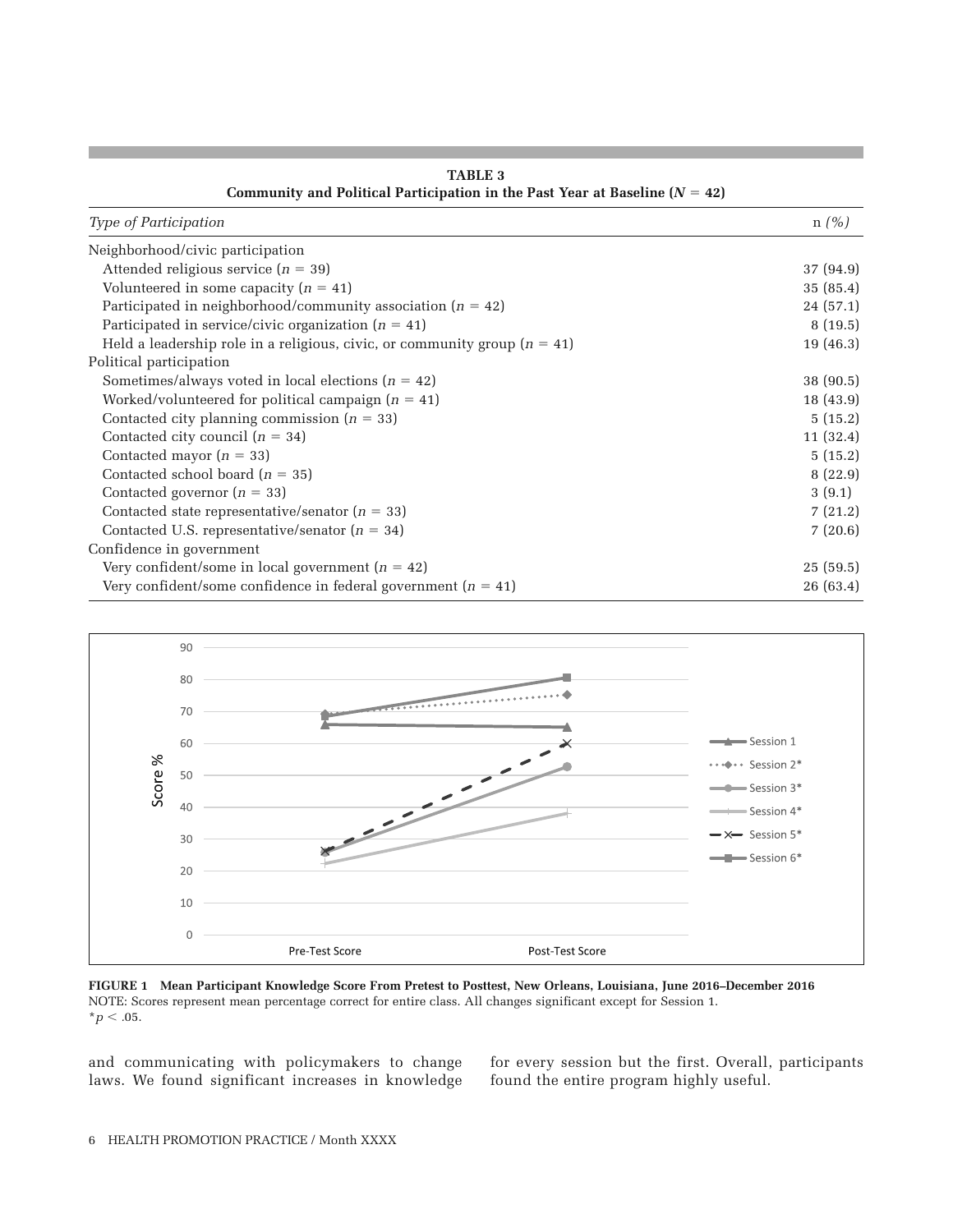We were very pleased with the program completion rate of 97.8%. Offering a significant incentive likely supported retention. We initially faced challenges with recruitment, with only nine people completing the first cohort. However, our enrollment increased substantially in the second cohort due to recruitment through word of mouth from previous attendees, one of whom engaged fellow members of a local nutrition education program for which she volunteered. Future leadership training programs may benefit from identifying trusted community members to support recruitment.

We attributed our participants' ability to attend a lengthy course to having limited other commitments since they were older and mostly retired or unemployed. We found their participation promising because retired and semiretired individuals have been shown to be a valuable resource and effective advocates in the fields of conservation (Fraser, Clayton, Sickler, & Taylor, 2009) and education about aging (Couper, Norsman, & Sulick, 1999), which suggests our trainees may also go on to advocate for issues about which they have a personal passion, including the social determinants for which they created action plans in the class groups. Having a strong psychological sense of community has been shown to predict volunteerism among retirees (Omoto & Packard, 2016) so our participants' high rate of volunteerism suggests an existing community connectedness that, combined with newly gained knowledge about coalition building and strategies for implementing change, may prompt additional engagement with policymakers. Similarly, trainees' propensity to vote regularly may also indicate confidence that engaging in political processes produces worthwhile results. Given their high rates of involvement with religious and civic organization, our participants, like CHWs, are likely well-known, trusted members of their communities who are natural helpers. As such, they are likely to be perceived as reliable sources of information if they share knowledge gained from the course with fellow congregants and group members. They may also speak on behalf of their communities, helping to support the work that existing CHWs are doing or even helping to fill a void that could be created if CHWs newly working in clinical, rather than community, settings are unable to engage in community advocacy.

Although most people expressed interest and were actively engaged in Session 1 (Overview of Health Disparities and Social Determinants of Health), the lack of increase in knowledge for that session may be attributable to community residents entering the course with an intuitive understanding of the relationship between social issues and poor health, as has been demonstrated elsewhere (Kaplan, Madden, Mijanovich, & Purcaro, 2013). Alternatively, our teaching techniques may have been too academic or otherwise inadequate to convey the complex causal relationship between social issues and health outcomes. We were encouraged that participants experienced a change in knowledge about leadership skills, as leadership training has been shown to be associated with community-level advocacy (Ingram, Sabo, Rothers, Wennerstrom, & de Zapien, 2008). Based on class discussions, we attributed the significant increase in knowledge in Session 3 (Coalition Building) to lack of prior experience working in organized groups to effect community change. Although participants demonstrated a significant increase in knowledge after Session 4 (Community Assessment), their relatively low mean posttest score (38.1%) was likely due to the complex nature of the topic. Our instruction about methods of collecting quantitative and qualitative data may have been overly complex and better illustrated through other methods such as community mapping. Positive changes in knowledge in Sessions 5 and 6, which detailed methods of reaching and communicating with policymakers (e.g., implementing letter writing campaigns and preparing for and conducting effective legislative visits) may be promising for future participant engagement with leaders.

Overall, program participants were enthusiastic, receptive, and found the sessions useful, as was the case for the course from which this curriculum was adapted (Wennerstrom et al., 2014). We believe these findings are likely attributable to our use of relevant information about social determinants of health, local expert guest co-trainers, adult learning techniques, and familiar community-based locations for training.

One unexpected outcome was that our second cohort requested physical activity during the class. One participant volunteered to lead the class in line dancing (a common activity in New Orleans) at the beginning of each day and after lunch. Our curriculum was flexible enough to allow for the adaptation, and the activity was well received. Although this may have been unique to our cohort, other programs may benefit from incorporating some movement or other culturally appropriate activities to keep participants engaged. In addition, in each cohort, one participant had childcare challenges, so we allowed that participant to bring children. Future programs may consider providing childcare.

This study is limited in that there was no control group and there may be selection bias, as people who chose to participate may differ from other community members. We have assessed only baseline community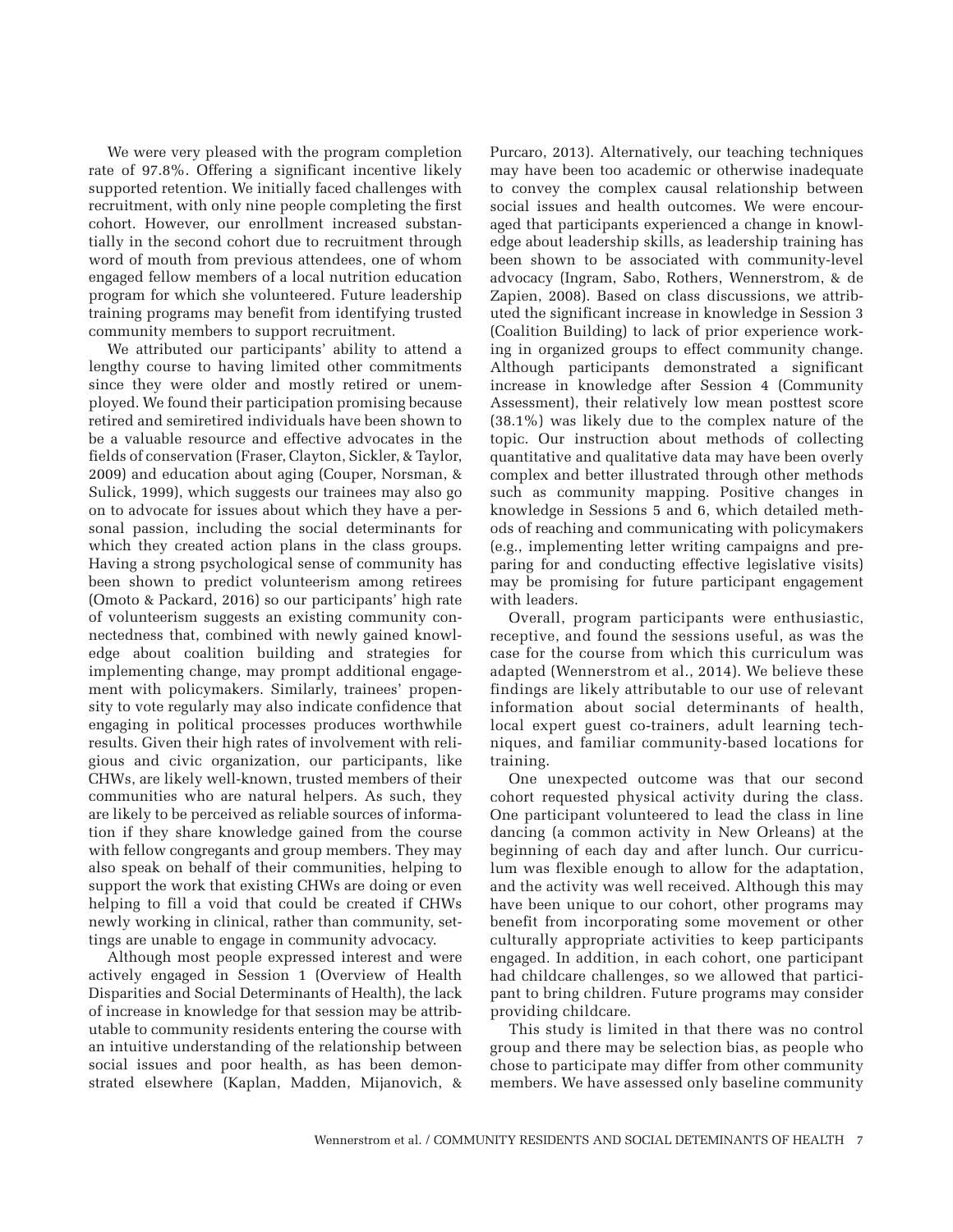participation and changes in knowledge at this juncture, although we will conduct follow up to assess changes in behavior related to civic engagement at 6-month posttraining. This study took place in only one city, and results may not be generalizable to other areas or younger populations.

There are several strengths that are important to highlight. The curriculum was well-received, likely because it was modified from a previous successful training program (Wennerstrom et al., 2014). It is adaptable to other topics and social issues that could be incorporated depending on community needs. The sessions included guest speakers as topic experts who were from local organizations and offered their contact information to participants for follow-up at a later date. Participants provided encouraging feedback on the sessions and had a desire for more and continued training.

## >**CONCLUSION**

Overall, we found it was feasible to train lay community members in health leadership skills using an adapted existing CHW training curriculum. The significant increases in knowledge and high rates of participation are promising and provide initial support for the concept of training community members in leadership skills to address social determinants of health in underserved communities. Future work is needed to determine if the training program resulted in longer term retention of knowledge and motivated participants to take on any leadership roles or advocacy activities in their community.

#### **REFERENCES**

Agency for Healthcare Research and Quality. (2016). *2015 National Healthcare Quality and Disparities Report and 5th anniversary update on the National Quality Strategy* (AHRQ Pub. No. 16-0015). Rockville, MD: Author. Retrieved from https://www. ahrq.gov/research/findings/nhqrdr/nhqdr15/index.html

American Public Health Association. (2009). *Support for community health workers to increase health access and reduce inequities*. Retrieved from https://www.apha.org/policies-and-advocacy/public-health-policy-statements/policy-database/2014/07/09/14/19/ support-for-community-health-workers-to-increase-health-accessand-to-reduce-health-inequities

Braveman, P., & Gottlieb, L. (2014). The social determinants of health: It's time to consider the causes of the causes. *Public Health Reports*, *129*(Suppl. 2), 19-31.

Brown, H. S., 3rd, Wilson, K. J., Pagán, J. A., Arcari, C. M., Martinez, M., Smith, K., & Reininger, B. (2012). Cost-effectiveness analysis of a community health worker intervention for low-income Hispanic adults with diabetes. *Preventing Chronic Disease*, *9*, E140.

Centers for Disease Control and Prevention. (2013). *CDC health disparities and inequalities report—United States.*  *MMWR Morbidity and Mortality Weekly Report*, *62* (Suppl. 3), 1-187.

Cohen, S. J., Meister, J. S., & de Zapien, J. G. (2004). Special action groups for policy change and infrastructure support to foster healthier communities on the Arizona-Mexico border. *Public Health Reports*, *119*, 40-47.

Couper, C. P., Norsman, A. S., & Sulick, B. (1999). Retired educators as advocates: Promoting K-12 education about aging. *Educational Gerontology*, *25*, 519-530.

Cranton, P. (2014). *Understanding and promoting transformative learning: A guide for educators of adults* (2nd ed.). San Francisco, CA: Jossey-Bass.

Dye, C., Willoughby, D., Aybar-Damali, B., Grady, C., Oran, R., & Knudson, A. (2018). Improving chronic disease self-management by older home health patients through community health coaching. *International Journal of Environmental Research and Public Health*, *15*(4), 660.

Fraser, J., Clayton, S., Sickler, J., & Taylor, A. (2009). Belonging at the zoo: Retired volunteers, conservation activism and collective identity. *Ageing & Society*, *29*, 351-368.

Hales, C. M., Carroll, M. D., Fryar, C. D., & Ogden, C. L. (2017). *Prevalence of obesity among adults and youth: United States, 2015–2016* (NCHS Data Brief No. 288). Hyattsville, MD: National Center for Health Statistics.

Hinton, A., Downey, J., Lisovicz, N., Mayfield-Johnson, S., & White-Johnson, F. (2005). The community health advisor program and the deep South Network for Cancer Control: Health promotion programs for volunteer community health advisors. *Family & Community Health*, *28*, 20-27

Ingram, M., Sabo, S., Rothers, J., Wennerstrom, A., & de Zapien, J. G. (2008). Community health workers and community advocacy: Addressing health disparities. *Journal of Community Health*, *33*, 417-424.

Joint Center for Political and Economic Studies. (2012). *Place matters for health in Orleans Parish: Ensuring opportunities for good health for all*. Retrieved from https://jointcenter.org/ research/place-matters-health-orleans-parish-ensuring-opportunities-good-health-all

Jones, C. P., Jones, C. Y., Perry, G. S., Barclay, G., & Jones, C. A. (2009). Addressing the social determinants of children's health: A cliff analogy. *Journal of Health Care for the Poor and Underserved*, *20*(4 Suppl.), 1-12.

Kaplan, S. A., Madden, V. P., Mijanovich, T., & Purcaro, E. (2013). The perception of stress and its impact on health in poor communities. *Journal of Community Health*, *38*, 142-149.

Karwalajtys, T., McDonough, B., Hall, H., Guirguis-Younger, M., Chambers, L. W., Kaczorowski, J., . . . Hutchison, B. (2009). Development of the volunteer peer educator role in a community Cardiovascular Health Awareness Program (CHAP): A process evaluation in two communities. *Journal of Community Health*, *34*, 336-345

Malcarney, M., Pittman, P., Quigley, L., Horton, K., & Seiler, N. (2017). The changing roles of community health workers. *Health Services Research*, *52*(Suppl. 1), 360-382.

McLeroy, K. R., Bibeau, D., Steckler, A., & Glanz, K. (1988). An ecological perspective on health promotion programs. *Health Education Quarterly*, *15*, 351-377.